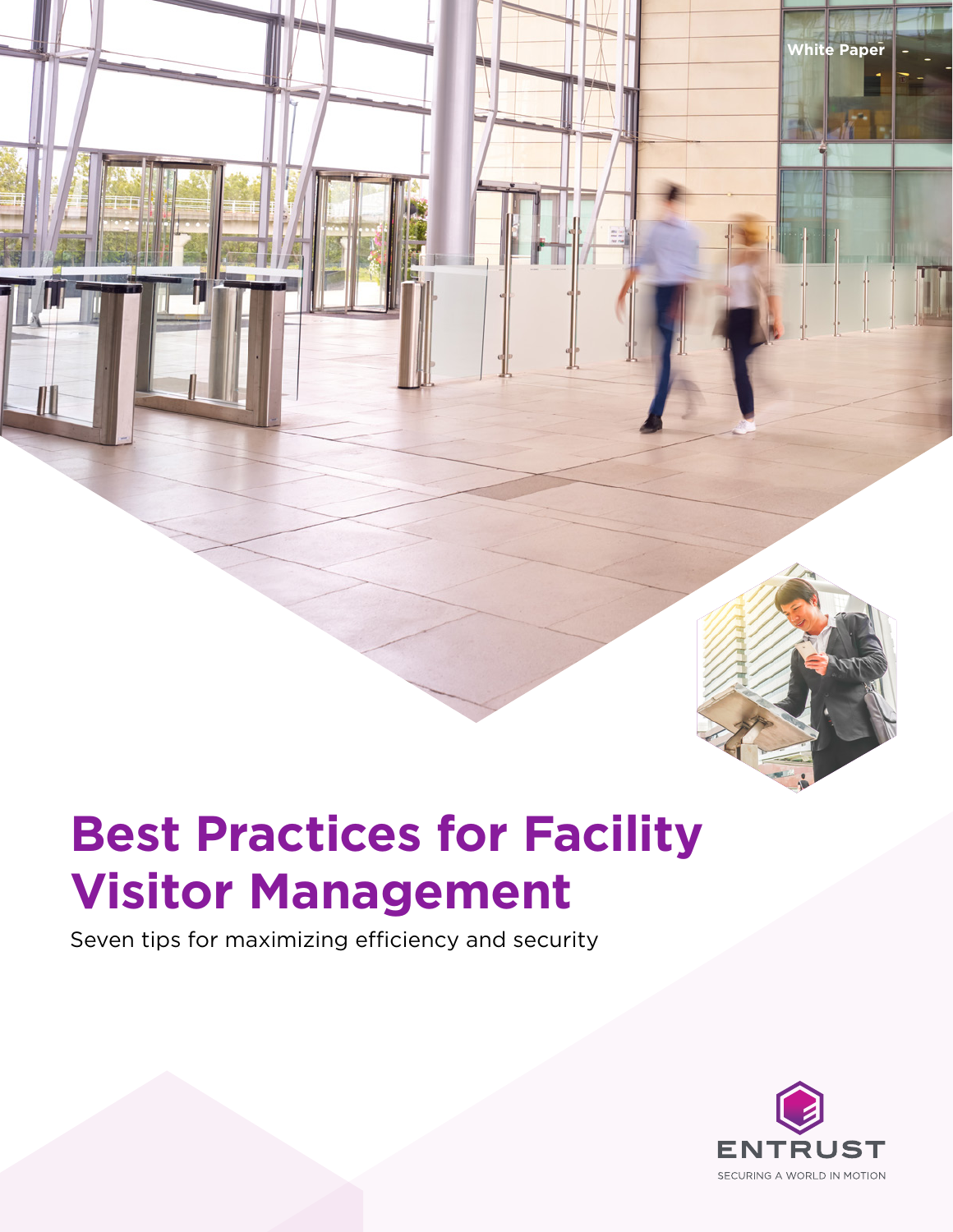# Table of Contents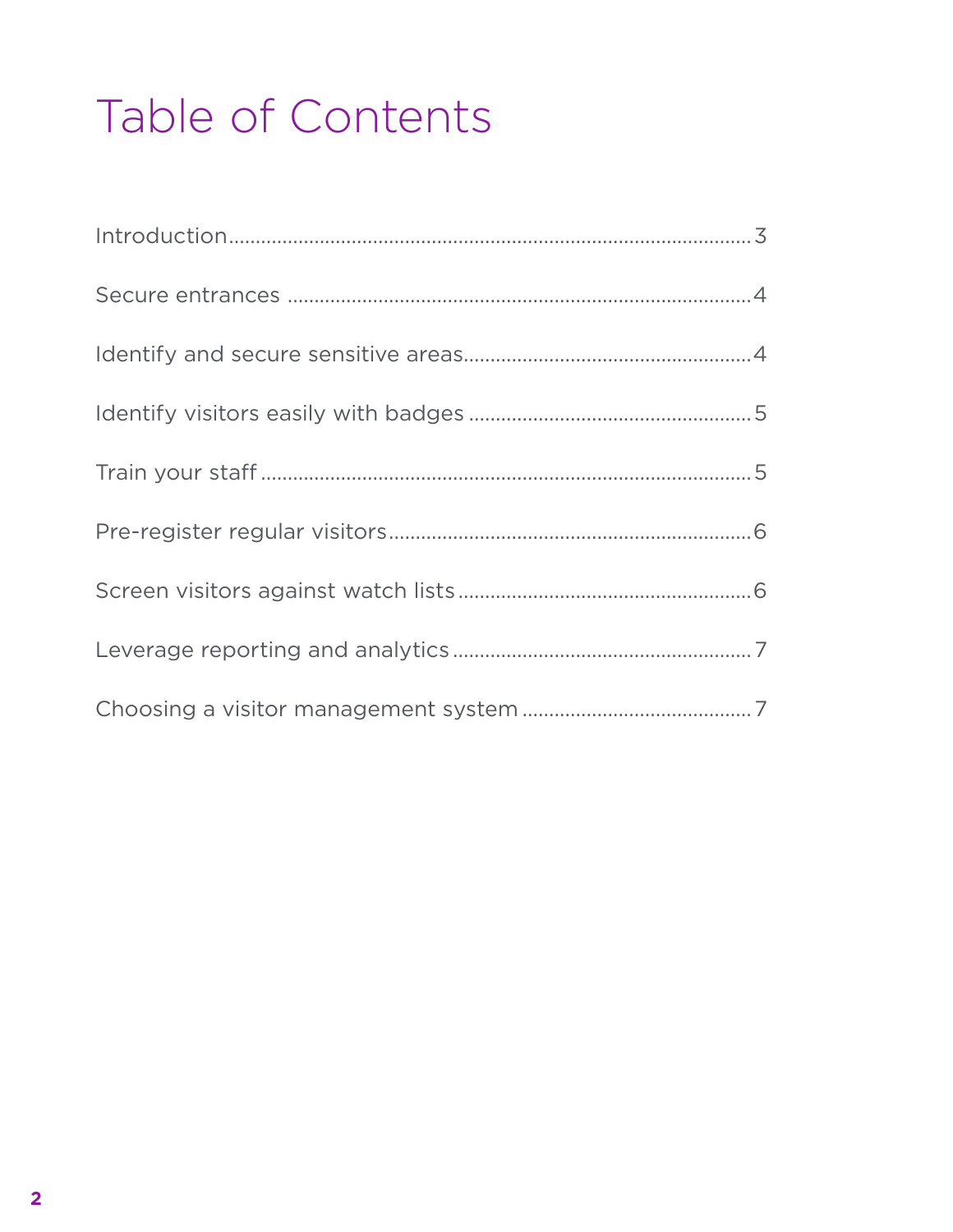#### **INTRODUCTION**

#### Visitor management best practices

With enterprises focusing more on the visitor experience, visitor management solutions are being adopted to enhance the overall check-in process and keep staff and visitors safe. Enterprises want to be able to pre-schedule visitors, check in walk-up guests, screen visitors against watch lists (including criminal background and ex-employees), notify staff of arriving visitors, and print badges that make visitors easily identifiable.

With the wealth of data and reporting options available to enterprises today, it can be difficult to know how to plan for and implement new technology. So we've put together a list of seven best practices your enterprise can use to get your visitor management system up and running optimally.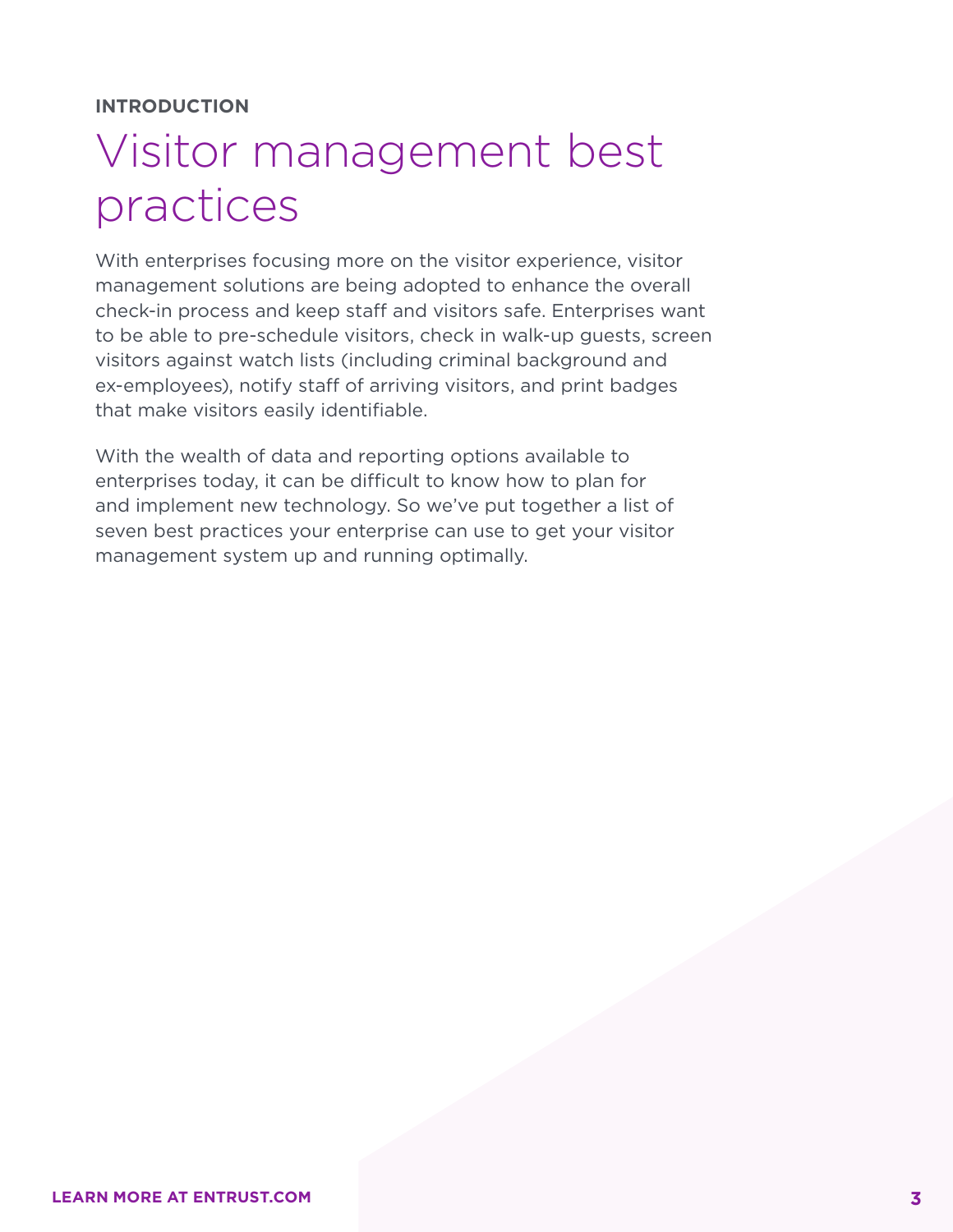## 1. Secure entrances

Paper logs are inefficient and a bit of a hassle for employees and visitors alike. Plus, they can't provide the visibility into your visitor trends like a visitor management system (VMS) can, especially across multiple sites.

Using VMS self-registration or guided-registration kiosks at your entrances provides a streamlined way to manage your guests with different workflows. Kiosks will keep your reception area clear and moving quickly with intuitive easyto-use instructions. Your guests can complete their checkin with a quick scan of a government-issued ID, or quickly enter their visitor details at the kiosk.

Once your guests complete their time at the kiosk, their host is instantly notified via email and text that their guest has arrived. This fast and easy process checks all the boxes, while also giving you insight and control from your secure dashboard.

#### 2. Identify and secure sensitive areas

If your facility has sensitive areas, you need the flexibility to create custom workflows to meet your needs. For example, a standard guest may only be required to provide their name and the purpose of their visit. Visitors to more secure areas of your facility may be prompted to sign an NDA or other documentation while a photo is taken to print on their badge.

Customizing your workflows helps keep track of visitors within your building, deterring unwanted traffic in sensitive and restricted areas.

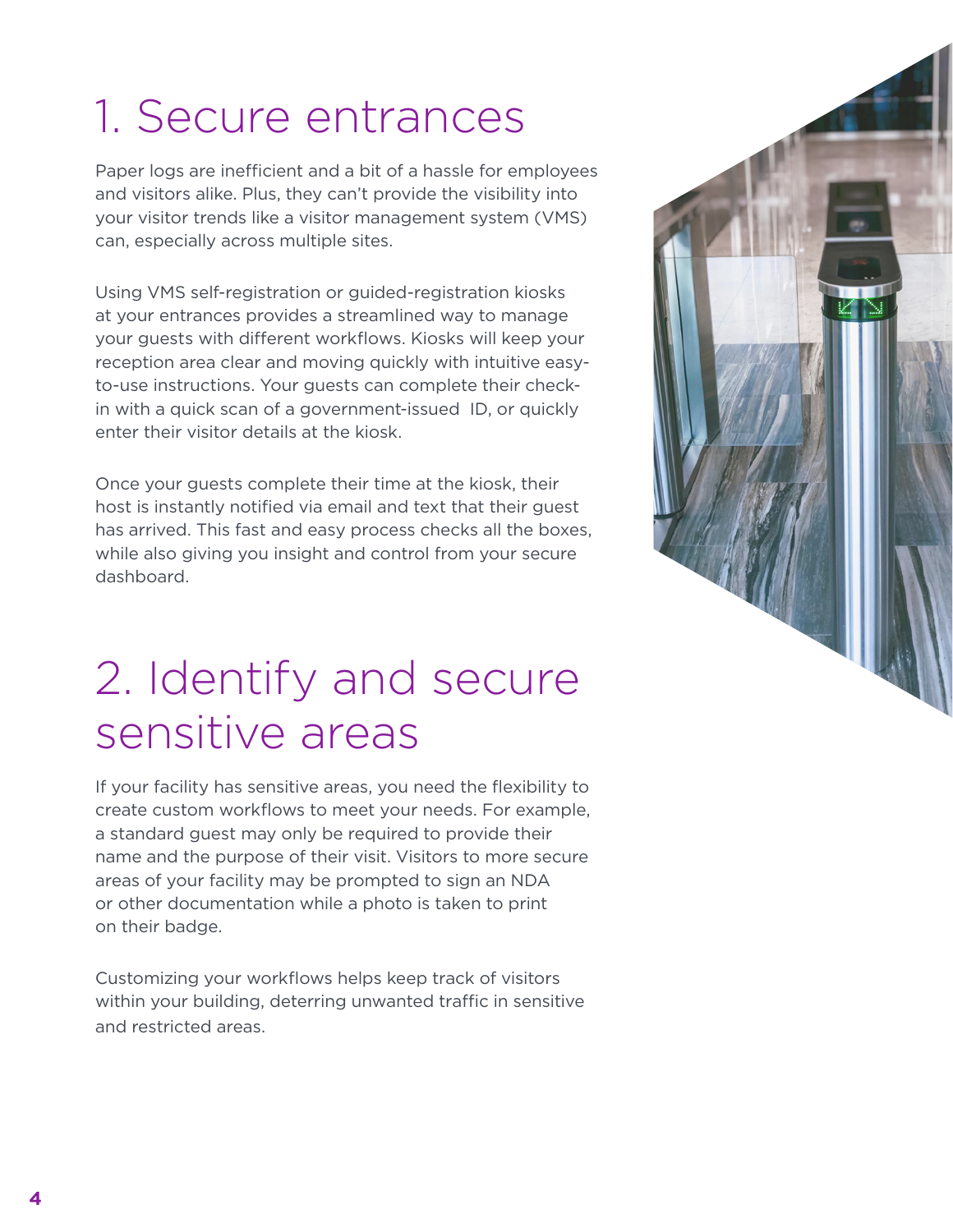#### 3. Identify visitors easily with badges

Printed badges let your staff easily recognize visitors and the purpose of their visit. Each visitor workflow can determine what is printed on the badge to suit your needs. Name, purpose of visit, visit expiration time, and host are just some of the customized data you can add to visitor badges.

Badges can be color coded and our system can even quickly snap a picture of your visitor and print that on their badge for quick identification verification.

## 4. Train your staff

One of the biggest challenges in implementing any new system or procedure can be internal adoption. You need to have a training plan in place for your staff to make sure everyone knows how to use your VMS. As we onboard and build your workflows, we will train you and yor staff and help you build your own customized documentation for your unique solution.

Our self-service or assisted kiosk check-in workflows get rave reviews – consistently regarded by visitors as fast, easy, and intuitive to use. Regardless of your guest's technical ability, we have a fast and secure solution for checking them in and notifying your employees.

REGARDLESS OF YOUR GUEST'S TECHNICAL ABILITY, WE HAVE A FAST AND SECURE SOLUTION FOR CHECKING THEM IN AND NOTIFYING YOUR EMPLOYEES.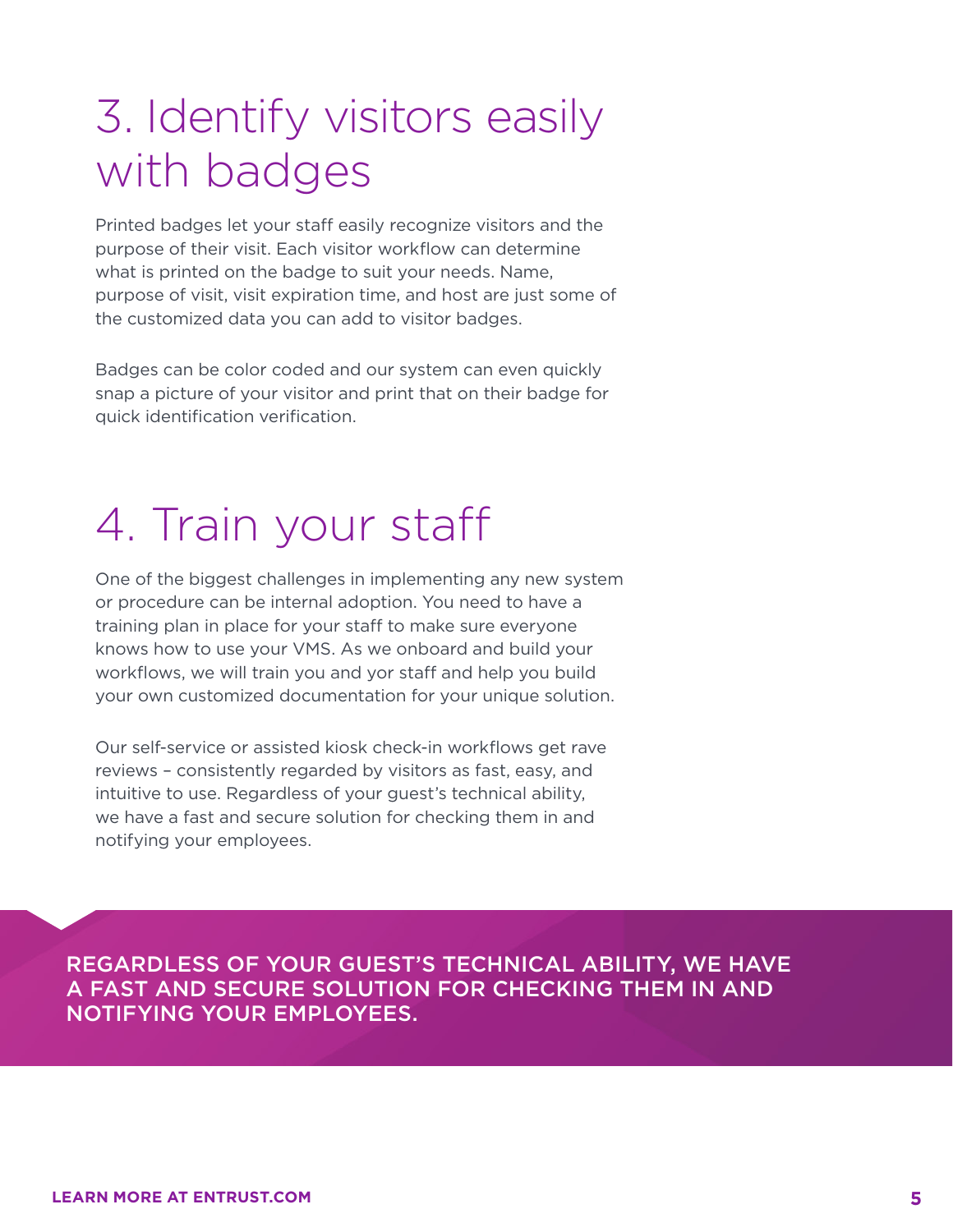#### 5.Pre-register regular visitors

If your facility sees a lot of regular visitors, pre-registering your guests can streamline check-in even more. Pre-registration allows your employees to schedule their upcoming guests and expedite their individual check-in process.

Upon preregistering, visitors receive an email notification that will contain a map of where they have been invited, when they've been invited, and who invited them. Our most popular workflow also includes a QR code they can use to check in at the kiosk. This QR code can drop check-in time to under five seconds. After scanning the code, a badge can be printed out while the hosts are instantly notified that their guests have arrived. We can pre-register guests from a web dashboard, Outlook calendar plugin, or bulk upload for large numbers of guests.

## 6. Screen visitors against watch lists

With news of facility security incidents becoming more prevalent, it has become increasingly important to screen visitors to ensure the safety of everyone in the facility. In addition to standard terrorist and other watch lists, your facility should assess its individual security needs. You can then create custom watch lists that are specific to your facility.

These lists may include visitors who have a history of violence, or even ex-employees who should no longer be allowed to access the facility. No matter which list you use, vetting your visitors prior to admittance is a step you should be taking to protect your staff and visitors.

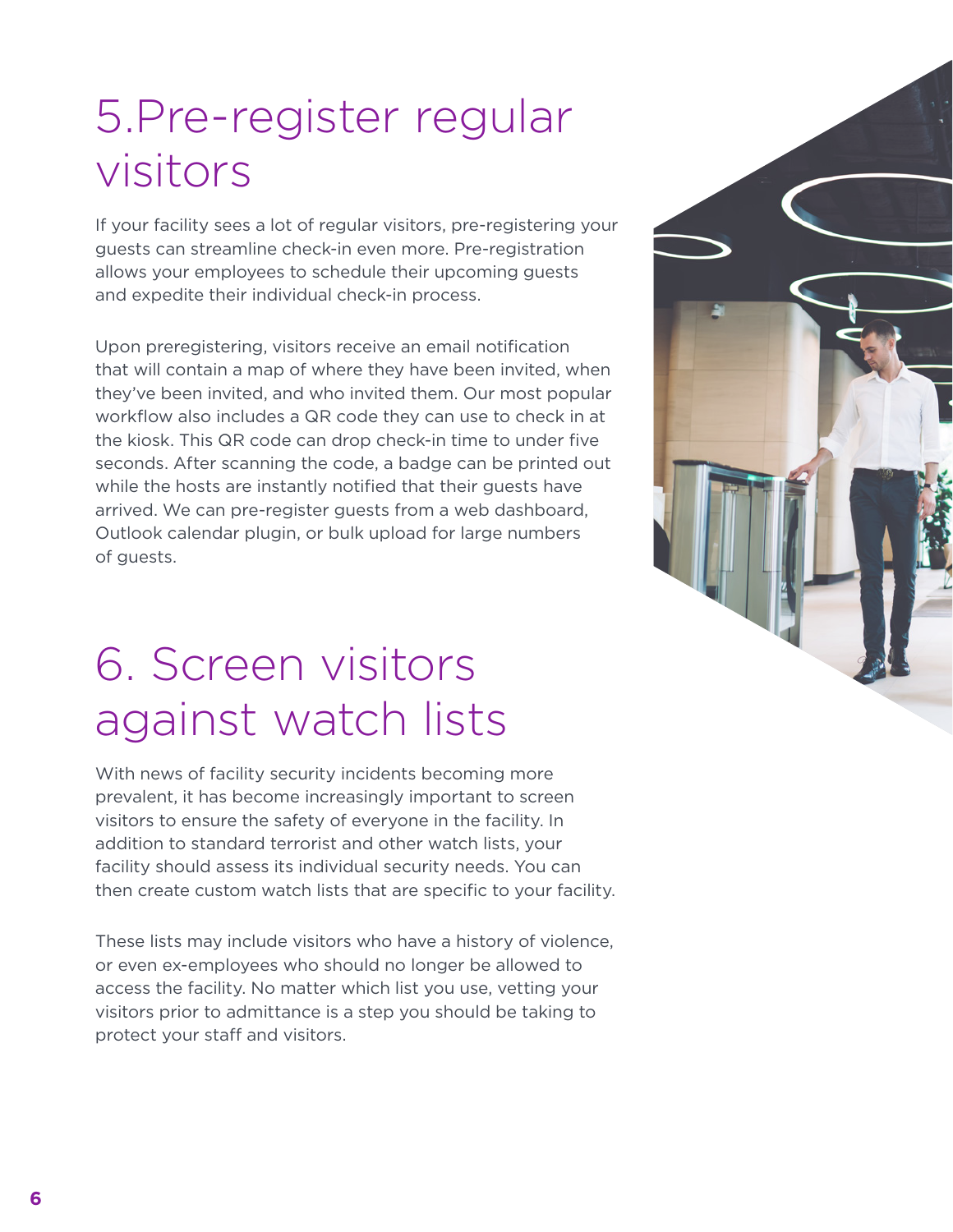#### 7. Leverage reporting and analytics

You can't manage something you aren't measuring. By changing to a visitor management system, you can get instant access to reporting and analytical data that paper log books could never offer.

From a secure web dashboard, you have access to all location, visitor, and user data, depending on what level of access an end-user has in the solution. We have segmented access for users to give all of your employees the access they need, and nothing more.

This insight into your facility's activity will pay dividends by accurately managing your security and visitor communication needs using accurate historical data.

#### FROM A SECURE WEB DASHBOARD, YOU HAVE ACCESS TO ALL LOCATION, VISITOR, AND USER DATA.

#### **CONCLUSION**

#### Choosing a visitor management system

There are many variables to consider when selecting a visitor management solution. Cost, capabilities, platform, and UI should all be considerations when comparing products. The individual needs of your facility will be the ultimate deciding factor.

Let us help you with our expertise by incorporating our industry best practices.